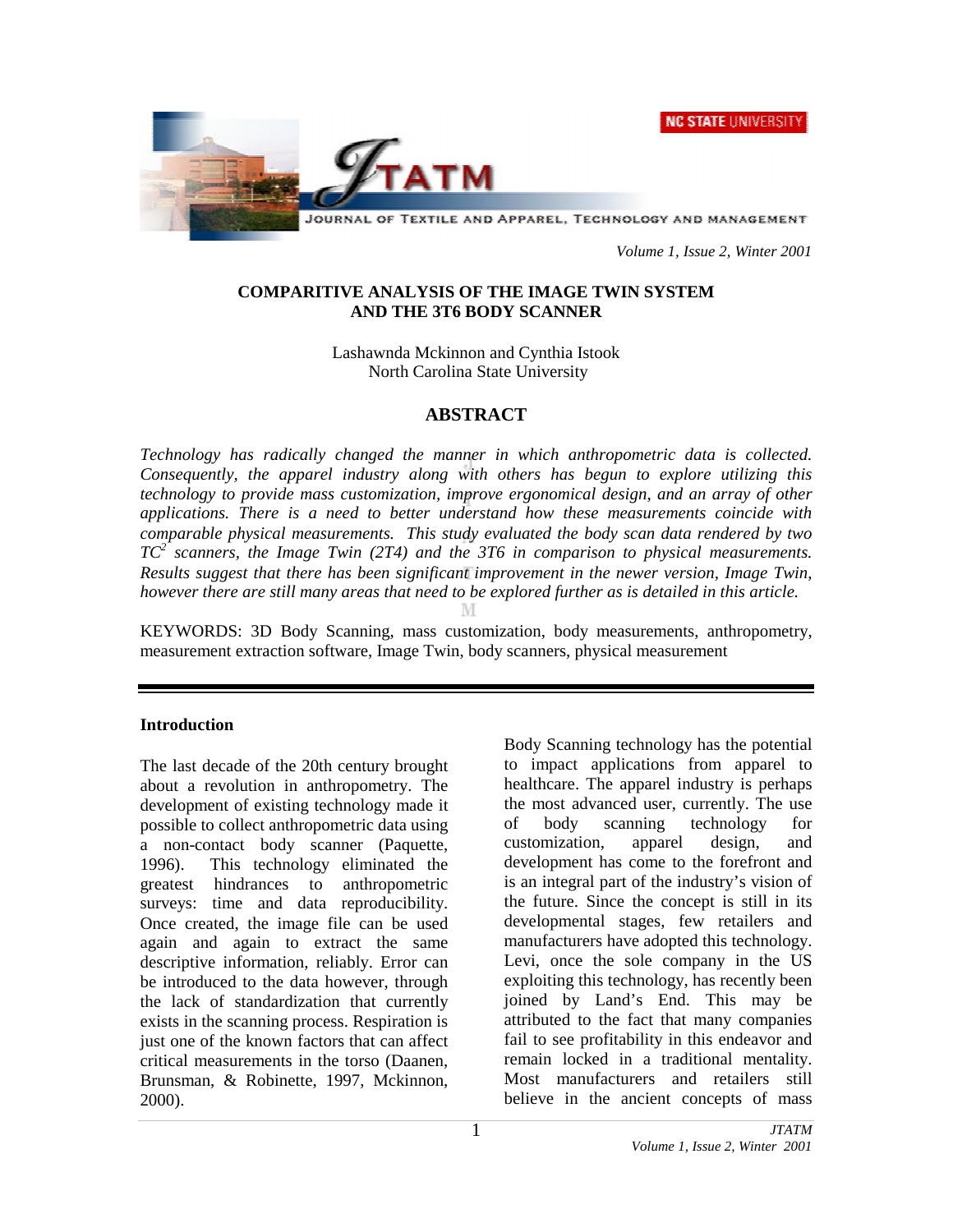production and sizing charts in spite of innumerable consumer complaints and dissatisfaction with ready-to-wear. While these concepts still hold some validity, it is diminishing (Jones, & Rioux, 1997; Paquette, 1996). Body Scanning also has applications in the military, which was one of the first industries to realize the potential of the technology. It is crucial that up-todate and accurate body measurements are available for designing aircraft cockpits, pilot helmets, oxygen masks, tank interiors, and uniform design. The military recognizes the performance and cost advantages they stand to gain. Other applications of this technology also exist in such things as prosthesis design, craniofacial surgeries, and museum exhibits (Jones, & Rioux, 1997;  $\overline{A}$ Paquette, 1996).

# **Objective**

А The objective of this study was to examine two versions of the  $TC^2$  scanner and compare them with traditional M anthropometric measurements. The two versions evaluated were the 3T6 and the Image Twin 2T4. Both systems operate using the white light PMP (Phase Measuring Profilometry) approach. The 3T6 has three towers, each with two CCD cameras and two projectors. The 2T4, with the smaller footprint, has only two towers, each with two CCD cameras and two projectors. A vertical triangulation is formed between the camera, projector, and the human body to capture the three-dimensional data points necessary to create a threedimensional image of the human body. Other differences in the systems include an updated version of the  $TC^2$  Body Measurement System extraction software on the 2T4 system and increased data points in the upper region

of the scanned subject to achieve improved measurement extraction accuracy.

# **Materials and Methods**

# Sample

T

 Wolf dress forms were used as the scan objects in this study. Dress forms were utilized to minimize possible sources of measurement error such as movement artifacts due to respiration, body sway, and subject posture. The five male and five female dress forms used, represented diverse body types and were obtained from the U.S. Army Natick Base and are the same forms used in the Natick study of automated



# **Figure 1. Wolf dress form**

measurement extraction packages (Paquette, 2000). These forms, shown in Figure 1, were custom-made by Wolf Form Inc. for the U.S. Army.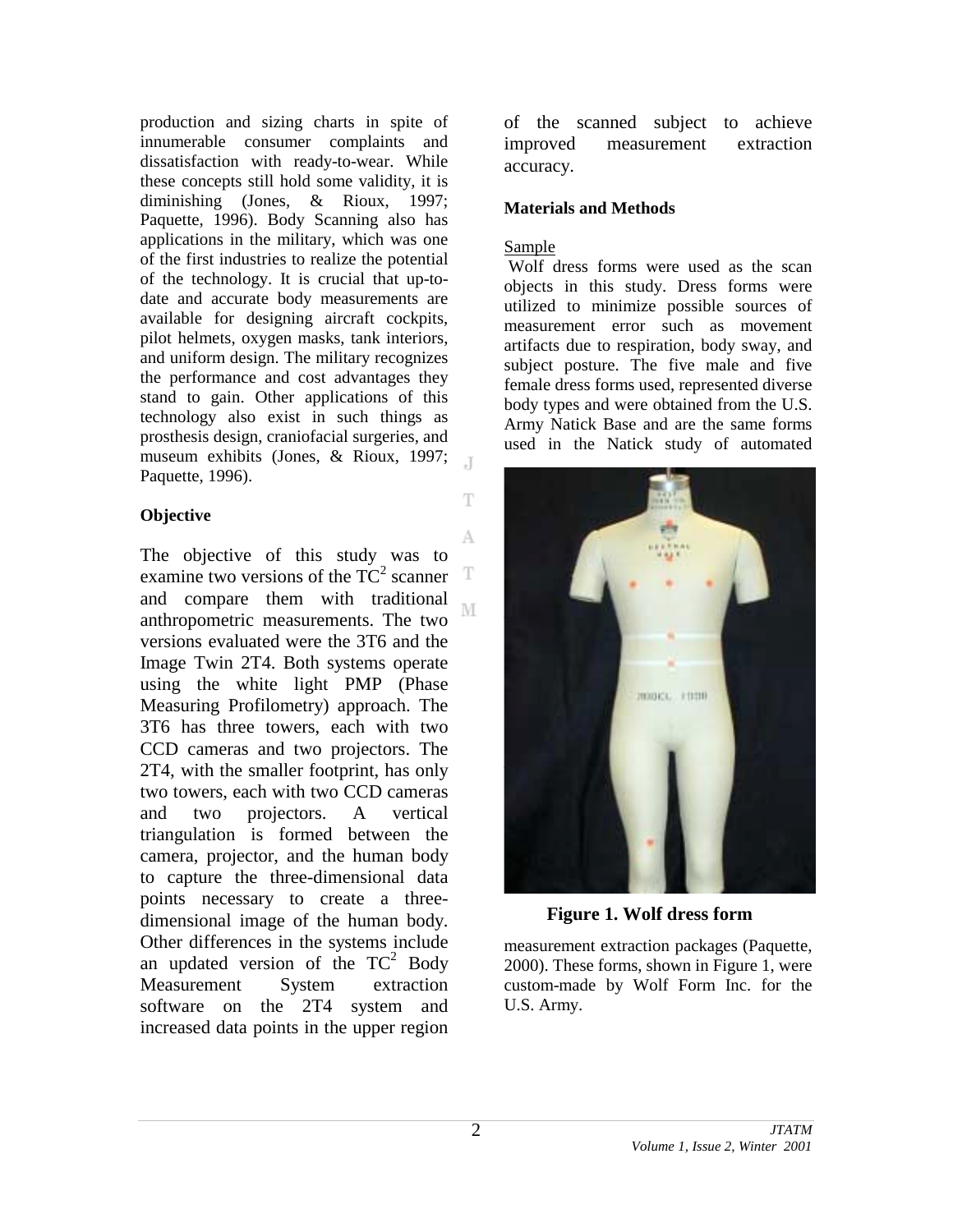#### Measurement Protocol

 Three trained anthropometrists measured and recorded each dimension three times using a tape measure to the nearest sixteenth of an inch. To minimize error, one anthropometrist measured while the other recorded the data. The average of all nine measures for each dimension was deemed as the physical measurement for that dimension. Table 1 lists each dimension examined in this study along with its comparable measure according to the U.S. Army and ISO-8559. All dress forms were scanned three successive times in each scanning system (2T4 and 3T6). Between each scan, the dress forms were removed and repositioned in the scanner in order to evaluate the effect of positioning on  $\overline{A}$ measurement consistency. Scanned measurements of each form were extracted  $\top$ using the software of the respective system in which the scan was taken. A

### Statistical Analysis

 There are several statistics for quantifying instrument error. There was no consistency M in the statistical methods used in other studies of similar nature (Gordon, C. and Bradtmiller, B., 1992; Marks, C., Habicht, J., and Mueller, W., 1989; Williamson, D., Kahn, H., Worthman, C., Burnette, J., and Russell, C., 1993). In this study we used the mean absolute differences (MAD) to quantify the measurement error in each of the dimensions for both the 3T6 and the 2T4 systems. The mean absolute difference was calculated by averaging all the absolute differences between the scanned

measurement and the average physical measurement for all subjects. The absolute differences were utilized to incorporate both negative and positive difference, without negating each other. Any measurements shown to be outliers were eliminated from the data pool to prevent skewing of the results. The MAD was also calculated for both sexes to determine if gender had any effect on the precision of the data. Allowable limits of error were set for each of the measurements (see Table 2). These limits were set in accordance with the U.S. Army's Measurer's Handbook. A one-way analysis of variance was used to identify differences among the two measuring systems.

## **Results and Discussion**

Of the ten measurements examined on each of the ten dress forms, two measurements (waist circumference and hip circumference) were within the allowable limits of error for the 3T6 scanning system. Four measurements (neck circumference, waist circumference, hip circumference, and thigh circumference) were within the allowable limits for the 2T4, which exhibited a higher level of precision (See Table 2). The MAD values of the dimensions were smaller for the 2T4 than the 3T6, but more importantly the precision of each measure was higher for the 2T4 than the 3T6 as shown in Figure 2 and 3. These Figures show the highest and lowest MAD for each dimension and the average MAD denoted by the boxes. Figure 2 demonstrates that the high and low values were closer to the mean in the 2T4 system.

| <b>Body Dimension</b>      | US. Army Var No. | ISO-8559 Var. No. |
|----------------------------|------------------|-------------------|
| Neck Circumference         | 80               | 2.1.3             |
| <b>Chest Circumference</b> | 33               | 2.1.7             |
| <b>Across Back</b>         | 69               | 2.1.6             |
| <b>Bust Circumference</b>  | 34               | 2.1.8             |
| <b>Waist Circumference</b> | 113,114          | 2.1.11            |
| <b>Hip Circumference</b>   | 23               | 2.1.12            |
| Thigh Circumference        | 103              | 2.1.18            |
| Shoulder Length            | 91               | 2.1.4             |
| Waist Back Length          | 110,111          | 2.1.10            |
| Crotch Length              | 39,40            | 2.2.19            |

|  | Table 1. Anthropometric Measurements Recorded on Each Dress Form |  |  |  |
|--|------------------------------------------------------------------|--|--|--|
|  |                                                                  |  |  |  |

Ŧ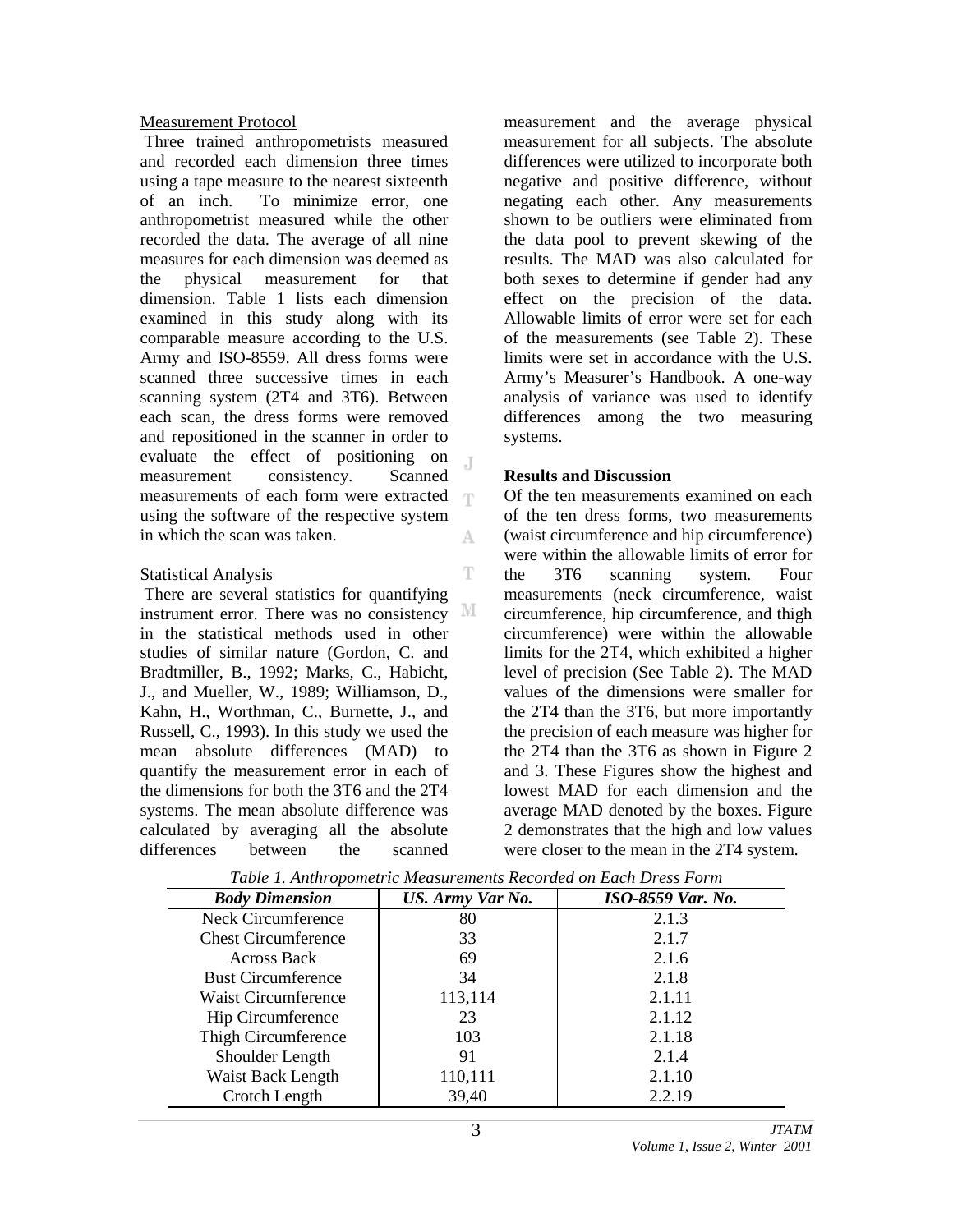| <b>Dimension</b>   | $\mathbf n$ | <b>Allowable</b> | 3T <sub>6</sub> | <b>Twore Li Beschipmed Standards of the two Seamming B foremo</b><br>% of population | 2T <sub>4</sub> | $%$ of          |
|--------------------|-------------|------------------|-----------------|--------------------------------------------------------------------------------------|-----------------|-----------------|
|                    |             | error in         | <b>MAD</b>      | within allowable                                                                     | <b>MAD</b>      | population      |
|                    |             | inches           |                 | error                                                                                |                 | within          |
|                    |             |                  |                 |                                                                                      |                 | allowable error |
| Neck               | 30          | 0.197            | 0.57            | 10                                                                                   | 0.17            | 70              |
| Circumference      |             |                  |                 |                                                                                      |                 |                 |
| Chest              | 30          | 0.591            | 0.81            | 43.3                                                                                 | 0.78            | 26.7            |
| Circumference      |             |                  |                 |                                                                                      |                 |                 |
| <b>Across Back</b> | 30          | 0.197            | 1.08            | $\Omega$                                                                             | 0.72            | $\overline{0}$  |
| <b>Bust</b>        | 30          | 0.394            | 0.86            | 40                                                                                   | 0.52            | 50              |
| Circumference      |             |                  |                 |                                                                                      |                 |                 |
| Waist              | 30          | 0.433            | 0.25            | 80                                                                                   | 0.11            | 100             |
| Circumference      |             |                  |                 |                                                                                      |                 |                 |
| Hip Circumference  | 30          | 0.472            | 0.15            | 90                                                                                   | 0.14            | 90              |
| Thigh              | 30          | 0.236            | 0.26            | 43.3                                                                                 | 0.14            | 96.7            |
| Circumference      |             |                  |                 |                                                                                      |                 |                 |
| Shoulder Length    | 30          | 0.118            | 1.30            | $\theta$                                                                             | 1.05            | $\Omega$        |
| Waist<br>Back      | 30          | 0.197            | 0.59            | 26.7                                                                                 | 0.44            | 33.3            |
| Length             |             |                  |                 |                                                                                      |                 |                 |
| Crotch Length      | 30          | 0.630            | 1.55            | 40                                                                                   | 1.06            | 30              |

*Table 2. Descriptive Statistics of the two Scanning Systems*

*Figure 2. High-Low-Average MAD of the 3T6.*



The neck circumference measurements yielded by the 3T6 exceeded the physical measurements by an average of 0.57 inches whereas the 2T4 was had a mean absolute difference of only 0.17 inches, well within the allowable error limits. Both systems handled waist circumference, hip circumference, and thigh circumference with relative ease. The measurements extracted by these systems deviated only by small increments and all were within the allowable limits except thigh circumference as found by the 3T6 system. It should also be noted that the percentage of the sample that was found to be within the allowable limits for all of these dimensions was greater for the 2T4 system then the 3T6 for these measurements. The greatest improvement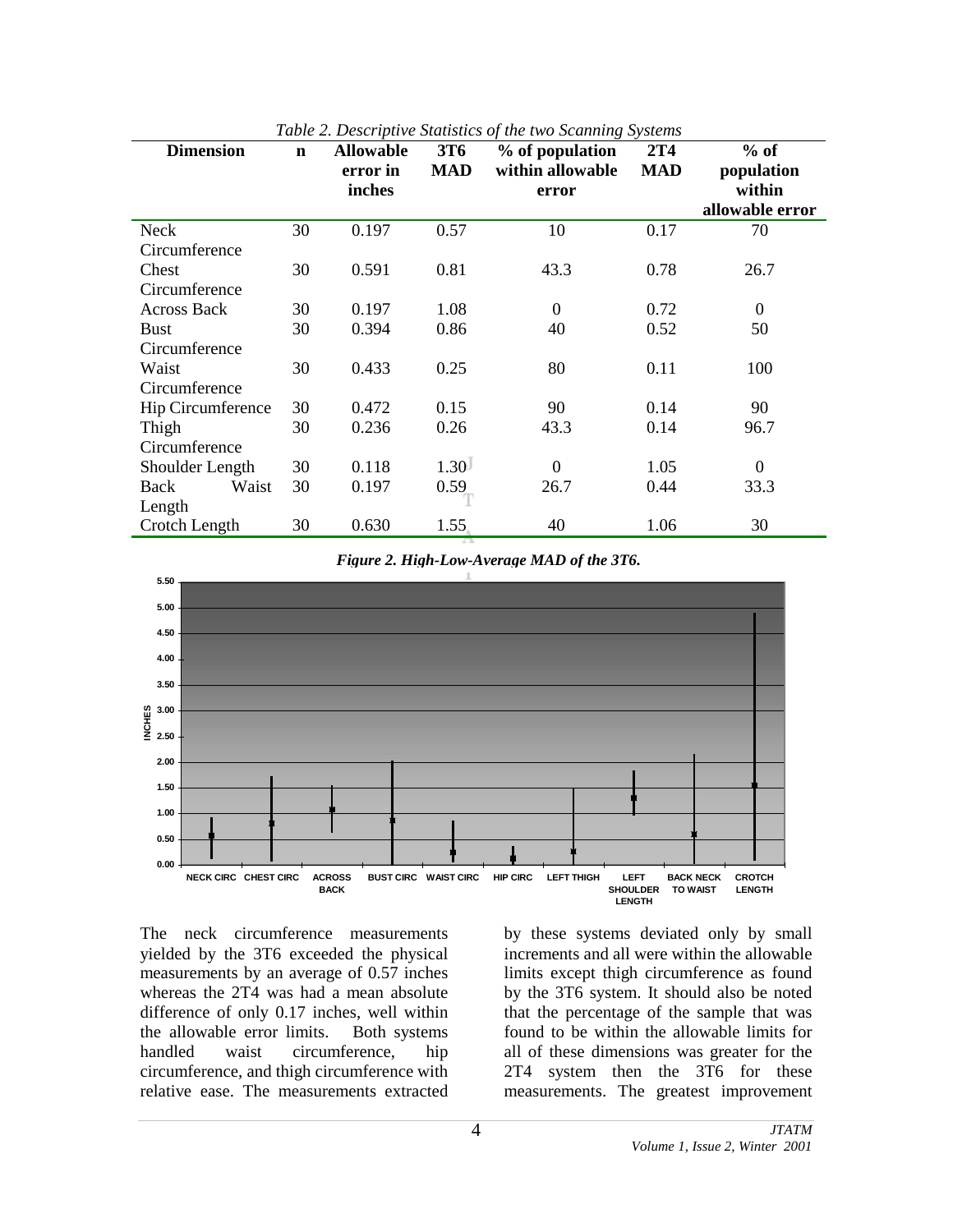

*Figure 3. High-Low-Average MAD of the 2T4 Scanning System.* 

*Figure 3. High-Low-Average MAD of the 2T4 Scanning System.*



was thigh circumference in which the percentage of the sample that had a MAD within the allowable error limits increased from 43.3% to 93.7% in the 2T4 system.

Neither system was able to extract bust circumference or back waist length with extreme accuracy, although the 2T4 system (MAD =0.52 inches) did yield better results than the 3T6 (MAD =  $0.86$  inches). It was noted, however, that extraction of the bust measurement was more precise in the female dress forms than it was in the male forms. The MAD for the female forms scanned in the 3T6 was only 0.26 inches and 1.27 inches for the male forms. Female dress forms scanned in the 2T4 had a MAD of 0.23 inches and male forms had a MAD of 0.73 inches. This is most likely due to the fact that both the 3T6 and the 2T4 are noncontact scanners that utilize algorithms to locate critical landmarks and calculate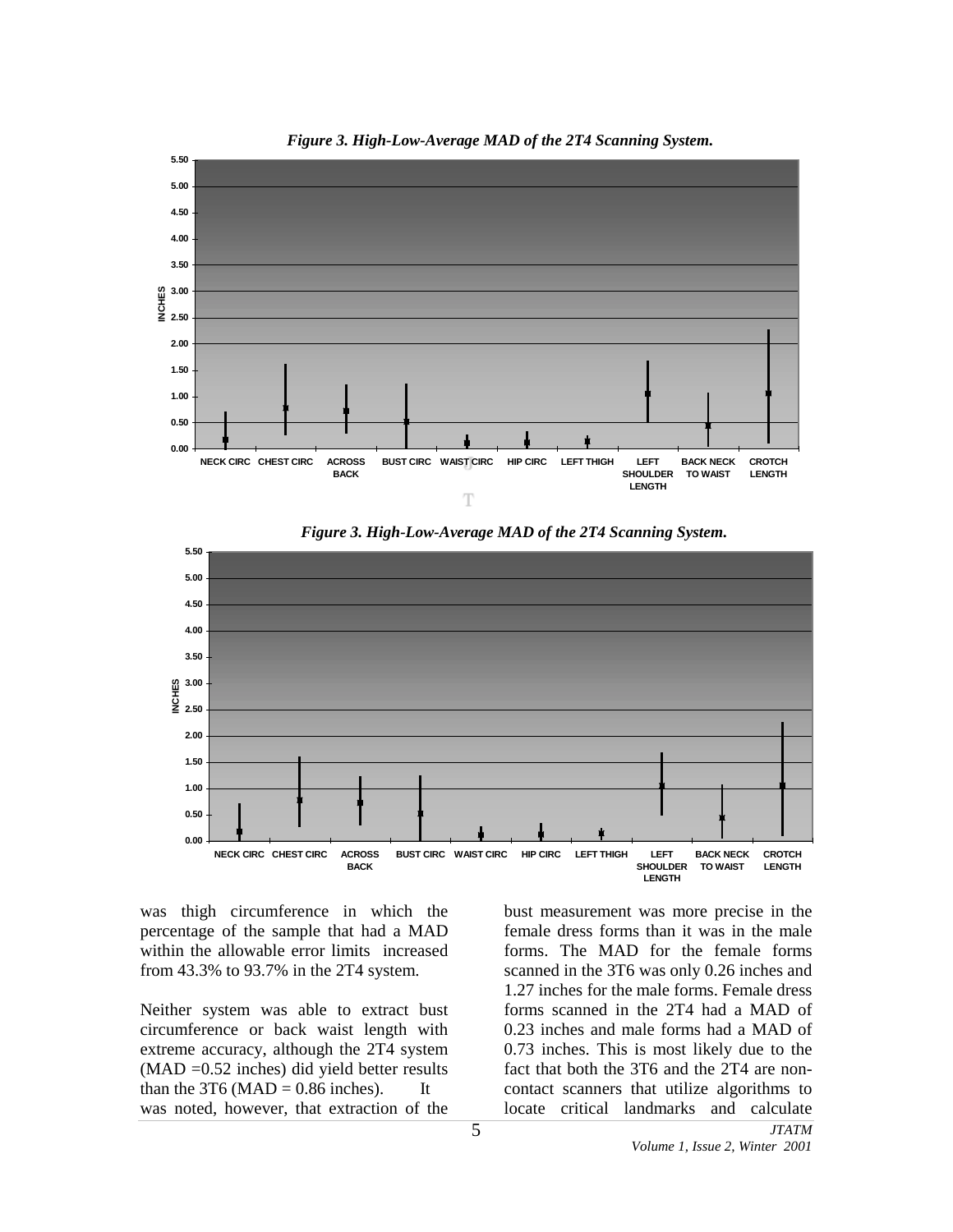measurements. Since there is an absence of physical landmarks, it is more difficult to locate certain landmarks in a male form for each dimension. Females, by nature, have larger busts that protrude from the body markedly distinguishing the bustline.

The measurements that both systems had the most difficulty with were across back, shoulder length, chest circumference, and crotch length. Physical measurements of the across back dimension exceeded the scanned measurements in both the 3T6 and the 2T4 systems. Neither system came even close to the measurement error limits. The scanned measurements were an average of 1.08 inches less for the 3T6 and 0.72 inches for the 2T4. The inability of the scanning systems to capture data points in shaded T. areas of the body such as the armpits is the most likely reason for the shortcomings of  $\blacksquare$ scanned data. The physical measurements of crotch circumference also consistently exceeded the scanned measurements of both the 3T6 and the 2T4. In contrast, the measurements of the two scanning systems exceeded the physical measurements of M shoulder length and chest circumference in every measurement. Shoulder length is one measure that the scanning systems would over measure by about an inch on every scan. This again is most likely due to the inability of the system to accurately locate the acromium (a critical landmark for this measurement).

### **Conclusions**

Scanning systems utilized for obtaining anthropometric dimensions have made advances since their introduction approximately a decade ago. Based on comparative measurement data, it is clearly evident that the 2T4 is an improvement over the 3T6. Though the measurements of the 2T4 were not always within the allowable error, the system as a whole always produced data that more closely replicated the physical measurement process. However, areas of needed improvement still remain. Since the system is a non-contact scanner based upon white light technology, it is more difficult for the system to identify

body landmarks and also obtain enough data in crucial areas, which are often hidden by pose or shadow. The greatest improvements were made in neck circumference, bust circumference, waist circumference, and thigh circumference. These measurements had a significant decrease in the mean absolute difference and/or a significant increase in the percentage of measurement error that fell within the allowable limits.

In conclusion, it has been demonstrated that the 2T4 system examined here performed more closely in accordance with traditional anthropometry than the 3T6 system. However, additional refinements are needed for some dimensions. The results are promising that automated anthropometric data extraction systems are headed in the right direction to yield fast and accurate data.

## **References**

Brubaker, N. (May 8, 2000). "3-D scanner offers more precise image of the jean pool", News and Observer, Page D6.

Brunsman, M., Daanen, H., Robinette,K. (1997). "Optimal postures and positions for human body scanning", IEEE Computer Graphics and Applications, 266-273.

Clauser, C., Tebbetts, I., Bradtmiller, B., McConville, J., and Gordon, C.C. (1988) Measurer's Handbook: U.S. Army Anthropometric Survey 1987-1988. TR-88/043. U.S Army Natick RD&E Center, Natick, MA

Daanen, H., Brunsman, M., Robinette, K.M.(March 1997). "Reducing movement artifacts in whole body scanning", IEEE Computer Graphics and Applications, 262- 265.

Davis, S., Staples, N., Pargas, R. (1994). "Body scanning in the future", Apparel Industry Magazine, 55,(10), 48-55.